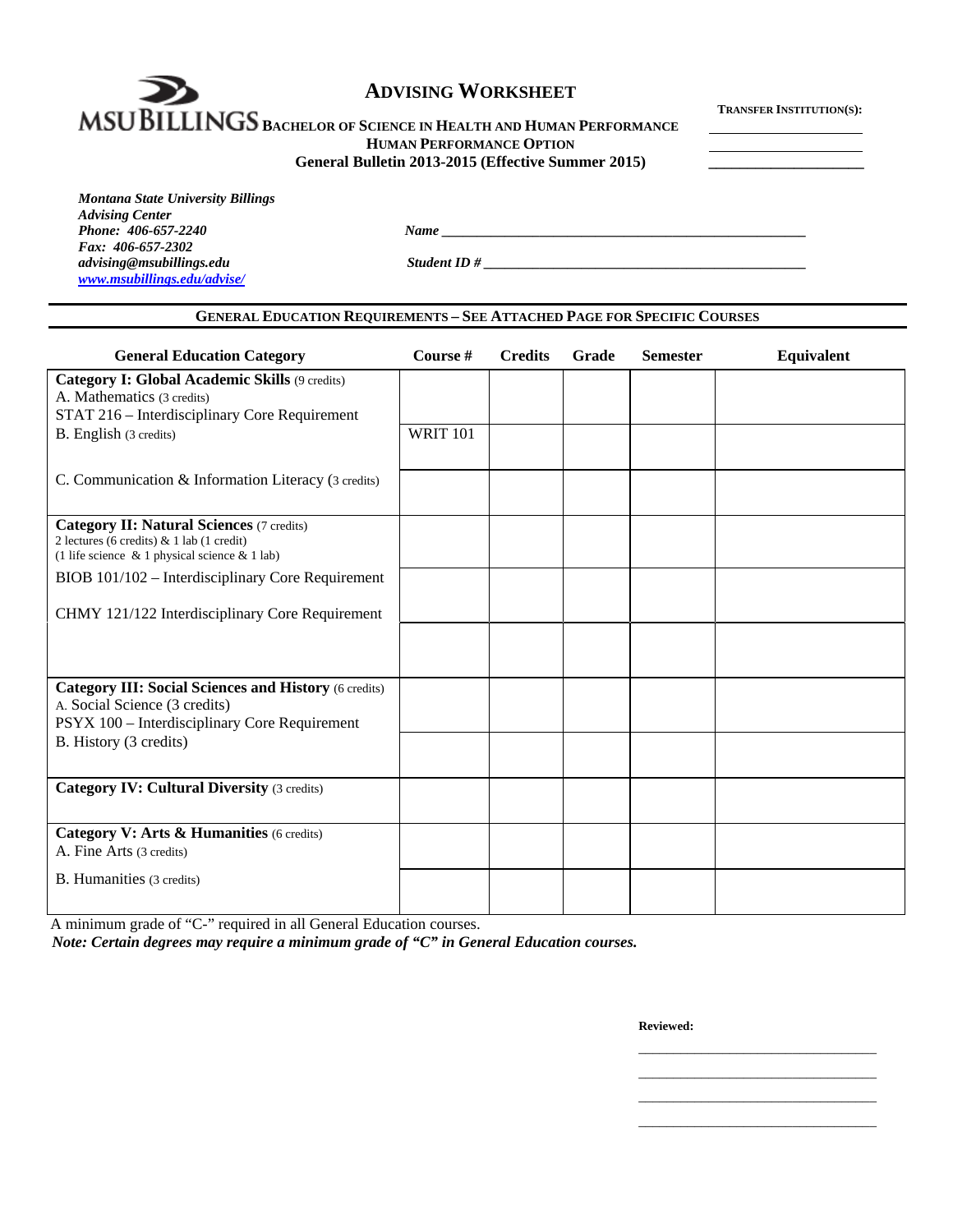# **GENERAL EDUCATION REQUIREMENTS**

|                                                                |      | <b>CATEGORY I: GLOBAL ACADEMIC SKILLS</b>                     | 9 credits |  |  |  |  |
|----------------------------------------------------------------|------|---------------------------------------------------------------|-----------|--|--|--|--|
| Students are required to take one course from each subcategory |      |                                                               |           |  |  |  |  |
|                                                                |      | <b>Subcategory A - Mathematics</b>                            | 3 credits |  |  |  |  |
| М                                                              | 105  | Contemporary Mathematics                                      | 3         |  |  |  |  |
| M                                                              | 114  | <b>Extended Technical Mathematics</b>                         | 3         |  |  |  |  |
| M                                                              | 12.1 | College Algebra                                               | 3         |  |  |  |  |
| M                                                              | 122  | College Trigonometry                                          | 3         |  |  |  |  |
| М                                                              | 131  | Mathematics for Elementary Teachers II                        | 3         |  |  |  |  |
| М                                                              | 143  | <b>Finite Mathematics</b>                                     | 4         |  |  |  |  |
| М                                                              | 171  | Calculus I                                                    | 4         |  |  |  |  |
| STAT                                                           | 141  | <b>Introduction to Statistical Concepts</b>                   | 3         |  |  |  |  |
| <b>STAT</b>                                                    | 216  | Introduction to Statistics                                    | 4         |  |  |  |  |
|                                                                |      | <b>Subcategory B - English</b>                                | 3 credits |  |  |  |  |
| WRIT                                                           | 101  | College Writing I                                             | 3         |  |  |  |  |
| WRIT                                                           | 121  | Introduction to Technical Writing                             | 3         |  |  |  |  |
| WRIT                                                           | 122. | Introduction to Business Writing                              | 3         |  |  |  |  |
| WRIT                                                           | 201  | College Writing II                                            | 3         |  |  |  |  |
| WRIT                                                           | 220  | Business & Professional Writing                               | 3         |  |  |  |  |
| WRIT                                                           | 221  | <b>Intermediate Technical Writing</b>                         | 3         |  |  |  |  |
|                                                                |      | Subcategory C- Communication & Information Literacy 3 credits |           |  |  |  |  |
| <b>COMX</b>                                                    | 111  | Introduction to Public Speaking                               | 3         |  |  |  |  |
| COMX                                                           | 115  | Introduction to Interpersonal Communication                   | 3         |  |  |  |  |
| <b>LSCI</b>                                                    | 125  | Research in the Information Age                               | 3         |  |  |  |  |
| <b>BMIS</b>                                                    | 150  | Computer Literacy                                             | 3         |  |  |  |  |
|                                                                |      |                                                               |           |  |  |  |  |

**CATEGORY II: NATURAL SCIENCES 6 cr. lecture & 1 cr. lab** 

*Students are required to take one course from each subcategory and* 

| at least one corresponding lab or SCIN 101, 102, 103 $&$ 104 |     |                                                |                                  |  |  |  |  |
|--------------------------------------------------------------|-----|------------------------------------------------|----------------------------------|--|--|--|--|
| <b>Subcategory A - Life Sciences</b><br>3-4 credits          |     |                                                |                                  |  |  |  |  |
| <b>BIOB</b>                                                  | 101 | Discover Biology                               | 3                                |  |  |  |  |
| <b>BIOB</b>                                                  | 102 | Discover Biology Lab                           | 1                                |  |  |  |  |
| <b>BIOB</b>                                                  | 160 | Principles of Living Systems                   | 3                                |  |  |  |  |
| <b>BIOB</b>                                                  | 161 | Principles of Living Systems Lab               | 1                                |  |  |  |  |
|                                                              |     | <b>Subcategory B – Physical Sciences</b>       | 3-4 credits                      |  |  |  |  |
| ASTR                                                         | 110 | Introduction to Astronomy                      | 3                                |  |  |  |  |
| ASTR                                                         | 111 | Introduction to Astronomy Lab                  | 1                                |  |  |  |  |
| <b>CHMY</b>                                                  | 121 | <b>Introduction to General Chemistry</b>       | 3                                |  |  |  |  |
| <b>CHMY</b>                                                  | 122 | Introduction to General Chemistry Lab          | $\mathbf{1}$                     |  |  |  |  |
| <b>CHMY</b>                                                  | 141 | College Chemistry I                            | 3                                |  |  |  |  |
| <b>CHMY</b>                                                  | 142 | College Chemistry Laboratory I                 | $\mathbf{1}$                     |  |  |  |  |
| GEO                                                          | 101 | <b>Introduction to Physical Geology</b>        | 3                                |  |  |  |  |
| GEO                                                          | 102 | Introduction to Physical Geology Laboratory    | $\mathbf{1}$                     |  |  |  |  |
| <b>GPHY</b>                                                  | 112 | Introduction to Physical Geography Lab         | 1                                |  |  |  |  |
| <b>GPHY</b>                                                  | 111 | Introduction to Physical Geography             | 3                                |  |  |  |  |
| <b>PHSX</b>                                                  | 103 | Our Physical World                             | 3                                |  |  |  |  |
| PHSX                                                         | 104 | Our Physical World Lab                         | $\mathbf{1}$                     |  |  |  |  |
| PHSX                                                         | 205 | College Physics I                              | 3                                |  |  |  |  |
| PHSX                                                         | 206 | College Physics I Lab                          | $\mathbf{1}$                     |  |  |  |  |
| PHSX                                                         | 105 | Fundamentals of Phys Sci                       | 3                                |  |  |  |  |
| <b>PHSX</b>                                                  | 106 | Fundamentals of Phys Sci Lab                   | 1                                |  |  |  |  |
|                                                              |     | Subcategories A and B – Integrated Sciences    | 7 credits                        |  |  |  |  |
|                                                              |     | SCIN 101, 102, 103 $& 104$ Integrated Sciences | $3, \frac{1}{2}, 3, \frac{1}{2}$ |  |  |  |  |

|  | <b>CATEGORY III: SOCIAL SCIENCES AND HISTORY</b> | 6 credits |
|--|--------------------------------------------------|-----------|
|--|--------------------------------------------------|-----------|

| Students are required to take one course from each subcategory |     |                                        |   |  |  |  |  |
|----------------------------------------------------------------|-----|----------------------------------------|---|--|--|--|--|
| <b>Subcategory A – Social Sciences</b><br>3 credits            |     |                                        |   |  |  |  |  |
| <b>ANTY</b>                                                    | 217 | Physical Anthropology & Archeology     | 3 |  |  |  |  |
| <b>BGEN</b>                                                    | 105 | Introduction to Business               | 3 |  |  |  |  |
| <b>COMX</b>                                                    | 106 | Communicating in a Dynamic Workplace   | 3 |  |  |  |  |
| <b>ECNS</b>                                                    | 201 | Principles of Microeconomics           | 3 |  |  |  |  |
| <b>ECNS</b>                                                    | 202 | Principles of Macroeconomics           | 3 |  |  |  |  |
| <b>EDU</b>                                                     | 105 | <b>Education and Democracy</b>         | 3 |  |  |  |  |
| <b>GPHY</b>                                                    | 141 | Geography of World Regions             | 3 |  |  |  |  |
| HTH                                                            | 110 | Personal Health and Wellness           | 3 |  |  |  |  |
| <b>PSCI</b>                                                    | 220 | Introduction to Comparative Government | 3 |  |  |  |  |
| <b>PSCI</b>                                                    | 210 | Introduction to American Government    | 3 |  |  |  |  |
| <b>PSYX</b>                                                    | 100 | Introduction to Psychology             | 3 |  |  |  |  |
| <b>PSYX</b>                                                    | 231 | <b>Human Relations</b>                 | 3 |  |  |  |  |
| <b>SOCI</b>                                                    | 101 | Introduction to Sociology              |   |  |  |  |  |
| SOCI                                                           | 201 | Social Problems                        |   |  |  |  |  |

|      |     | Subcategory B - History                 | 3 credits |
|------|-----|-----------------------------------------|-----------|
| HSTA | 101 | American History I                      |           |
| HSTA | 102 | American History II                     | 3         |
| HSTR | 101 | <b>Western Civilization I</b>           | 3         |
| HSTR | 102 | <b>Western Civilization II</b>          | 3         |
| HSTR | 103 | Honors Western Civilization I           | 3         |
| HSTR | 104 | Honors Western Civilization II          | 3         |
| PSCI | 230 | Introduction to International Relations | 3         |
|      |     |                                         |           |

|             |     | <b>CATEGORY IV: CULTURAL DIVERSITY</b><br>3 credits |   |
|-------------|-----|-----------------------------------------------------|---|
| <b>ANTY</b> | 220 | Culture and Society                                 | 3 |
| ARTH        | 160 | Global Visual Culture                               | 3 |
| <b>COMX</b> | 212 | Introduction to Intercultural Communication         | 3 |
| <b>GPHY</b> | 121 | Human Geography                                     | 3 |
| <b>HTH</b>  | 270 | Global Health Issues                                | 3 |
| LIT         | 230 | World Literature Survey                             | 3 |
| MUSI        | 207 | World Music                                         | 3 |
| <b>NASX</b> | 105 | Introduction to Native American Studies             | 3 |
| <b>NASX</b> | 205 | Native Americans in Contemporary Society            | 3 |
| PHL         | 271 | Philosophy & Religion of India                      | 3 |
| PHL         | 272 | Philosophy & Religion of China/Tibet/Japan          | 3 |
| <b>REHA</b> | 201 | Introduction to Diversity                           | 3 |
| <b>RLST</b> | 170 | The Religious Ouest                                 | 3 |
| A&SC/       |     |                                                     |   |
| SOCI/WS 274 |     | Women, Culture, and Society                         | 3 |
| <b>SPNS</b> | 150 | The Hispanic Tradition                              | 3 |

|                                                                |     | <b>CATEGORY V: ARTS &amp; HUMANITIES</b> | <b>6</b> credits                                |  |  |  |
|----------------------------------------------------------------|-----|------------------------------------------|-------------------------------------------------|--|--|--|
| Students are required to take one course from each subcategory |     |                                          |                                                 |  |  |  |
|                                                                |     | <b>Subcategory A – Fine Arts</b>         | 3 credits                                       |  |  |  |
| ARTZ                                                           | 101 | Art Fundamentals                         | 3                                               |  |  |  |
| ARTZ.                                                          | 131 | Ceramics for Non-majors                  | 3                                               |  |  |  |
| ARTZ.                                                          | 105 | Visual Language-Drawing                  | $\begin{array}{c} 3 \\ 3 \\ 3 \end{array}$      |  |  |  |
| FILM                                                           | 160 | Introduction to World Cinema             |                                                 |  |  |  |
| <b>MART</b>                                                    | 260 | Computer Presentation and Animation      |                                                 |  |  |  |
| <b>CRWR</b>                                                    | 240 | <b>Fundamentals of Creative Writing</b>  | 3                                               |  |  |  |
| LIT                                                            | 270 | Film & Literature                        | $\overline{\mathbf{3}}$                         |  |  |  |
| MUSI                                                           | 101 | <b>Enjoyment of Music</b>                | $\overline{3}$                                  |  |  |  |
| <b>MUSI</b>                                                    | 114 | Band: MSUB Symphonic                     | $\mathbf{1}$                                    |  |  |  |
| <b>MUSI</b>                                                    | 131 | Jazz Ensemble I: MSUB                    | 1                                               |  |  |  |
| MUSI                                                           | 147 | Choral Ensemble: University Chorus       | 1                                               |  |  |  |
| THTR                                                           | 101 | Introduction to Theatre                  | 3                                               |  |  |  |
| THTR                                                           | 120 | Introduction to Acting I                 | $\overline{\mathcal{E}}$                        |  |  |  |
|                                                                |     | <b>Subcategory B - Humanities</b>        | 3 credits                                       |  |  |  |
| ARTH                                                           | 150 | Introduction to Art History              | 3                                               |  |  |  |
| <b>HONR</b>                                                    | 111 | Perspectives and Understanding           |                                                 |  |  |  |
| LIT                                                            | 110 | Introduction to Literature               |                                                 |  |  |  |
| LIT                                                            | 240 | The Bible as Literature                  | $\begin{array}{c} 3 \\ 3 \\ 3 \\ 3 \end{array}$ |  |  |  |
| PHI.                                                           | 110 | Introduction to Ethics                   |                                                 |  |  |  |
| PHI.                                                           | 111 | Philosophies of Life                     | $\overline{3}$                                  |  |  |  |
| Total                                                          |     |                                          | 31                                              |  |  |  |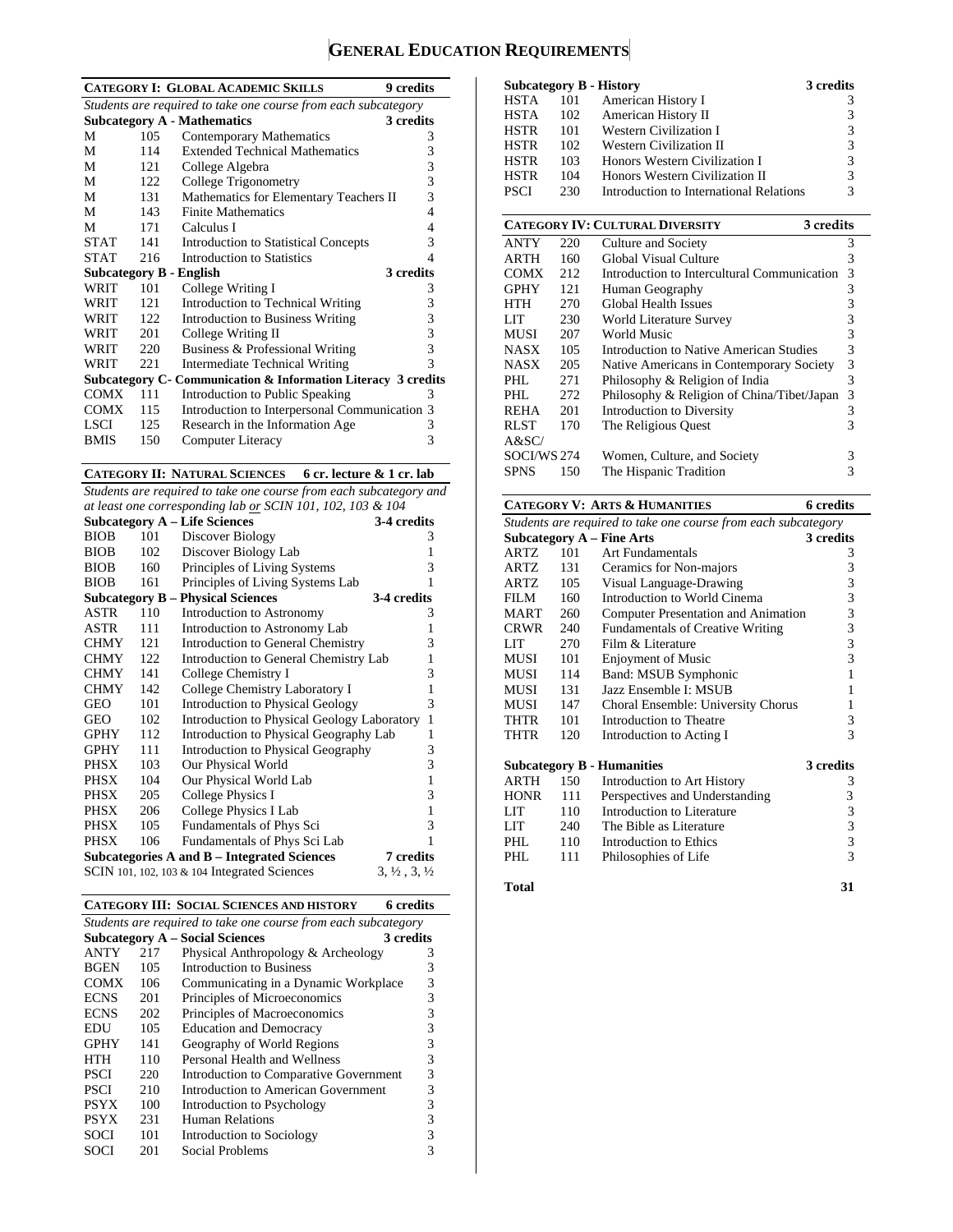|                                                                     |     | Course                                              | <b>Credits</b> | Grade | <b>Semester</b> | Equivalent |  |  |
|---------------------------------------------------------------------|-----|-----------------------------------------------------|----------------|-------|-----------------|------------|--|--|
| A minimum grade of C- or better is required in all major coursework |     |                                                     |                |       |                 |            |  |  |
| <b>Human Performance Major Core</b>                                 |     |                                                     |                |       |                 |            |  |  |
| <b>ECP</b>                                                          | 120 | <b>Emergency Medical Responder</b>                  | 3              |       |                 |            |  |  |
| <b>KIN</b>                                                          | 105 | <b>Foundations of Exercise Science</b>              | 3              |       |                 |            |  |  |
| <b>KIN</b>                                                          | 106 | Foundations of Exercise Science Lab                 |                |       |                 |            |  |  |
| <b>KIN</b>                                                          | 320 | <b>Exercise Physiology</b>                          | 3              |       |                 |            |  |  |
| <b>KIN</b>                                                          | 321 | Exercise Physiology Lab                             | 1              |       |                 |            |  |  |
| <b>KIN</b>                                                          | 322 | Kinesiology                                         | 3              |       |                 |            |  |  |
| <b>KIN</b>                                                          | 323 | Anatomical Kinesiology Lab                          | 1              |       |                 |            |  |  |
| <b>KIN</b>                                                          | 325 | <b>Biomechanics</b>                                 | 3              |       |                 |            |  |  |
| <b>KIN</b>                                                          | 328 | Kinesiology and Biomechanics Lab                    |                |       |                 |            |  |  |
| <b>KIN</b>                                                          | 330 | Motor Learning and Control                          | 3              |       |                 |            |  |  |
| <b>KIN</b>                                                          | 331 | Motor Learning and Control Lab                      | 1              |       |                 |            |  |  |
| <b>KIN</b>                                                          | 364 | Research Methods in Health and Human<br>Performance | 3              |       |                 |            |  |  |
| <b>KIN</b>                                                          | 415 | Advanced Exercise Testing and Prescription          | 3              |       |                 |            |  |  |
| <b>KIN</b>                                                          | 462 | Evidence Based Assessment and Treatment             | 3              |       |                 |            |  |  |
| <b>NUTR</b>                                                         | 411 | Nutrition for Sports and Exercise                   | 3              |       |                 |            |  |  |
| <b>ACT</b>                                                          | 498 | Internship                                          | 3              |       |                 |            |  |  |
| <b>ACT</b>                                                          | 499 | <b>Senior Thesis</b>                                | 3              |       |                 |            |  |  |

#### **Interdisciplinary Core**

| *BIOB              | 101 | Discover Biology                      | 3 |  |  |
|--------------------|-----|---------------------------------------|---|--|--|
| *BIOB              | 102 | Discover Biology Lab                  |   |  |  |
| <b>BIOH</b>        | 301 | Human Physiology and Anatomy I        | 3 |  |  |
| <b>BIOH</b>        | 302 | Human Physiology and Anatomy I Lab    |   |  |  |
| <b>BIOH</b>        | 311 | Human Physiology and Anatomy II       | 3 |  |  |
| <b>BIOH</b>        | 312 | Human Physiology and Anatomy II Lab   |   |  |  |
| $^{\wedge *}$ CHMY | 121 | Introduction to General Chemistry     | 3 |  |  |
| $^{\wedge *}$ CHMY | 122 | Introduction to General Chemistry Lab |   |  |  |
| *PSYX              | 100 | Intro to Psychology                   | 3 |  |  |
| $*STAT$            | 216 | Introduction to Statistics            | 4 |  |  |

**^ Students who intend to pursue a Physical Therapy program should take CHMY 141 College Chemistry I and CHMY 142 College Chemistry I Lab as a substitution for CHMY 121 and 122 in the Interdisciplinary Core. If CHMY 121/122 are already completed, students may take CHMY 141/142 as a Related Elective.** 

### **Related Electives**

Select 25 credits in consultation with an advisor. The following list is illustrative and not limiting. Students may structure electives to earn a minor. 

| а пшил.     |         |                                            |   |  |
|-------------|---------|--------------------------------------------|---|--|
| <b>AHAT</b> | 210     | Prevention and Care of Athletic Injuries   | 3 |  |
| <b>AHMS</b> | 144     | <b>Medical Terminology</b>                 | 3 |  |
| *CHMY       | 141/142 | College Chemistry I w/ Lab                 | 4 |  |
| <b>CHTH</b> | 435     | Human Response to Stress                   | 3 |  |
| <b>HTH</b>  | 411     | Alcohol, Tobacco and Other Drug Prevention | 3 |  |
| <b>HTH</b>  | 435     | Health and Wellness Across the Lifespan    | 3 |  |
| <b>NUTR</b> | 221     | <b>Basic Human Nutrition</b>               | 3 |  |
| *PHSX       | 205/206 | College Physics I w/ Lab                   | 4 |  |
| <b>PHSX</b> | 207/208 | College Physics II w/ Lab                  | 4 |  |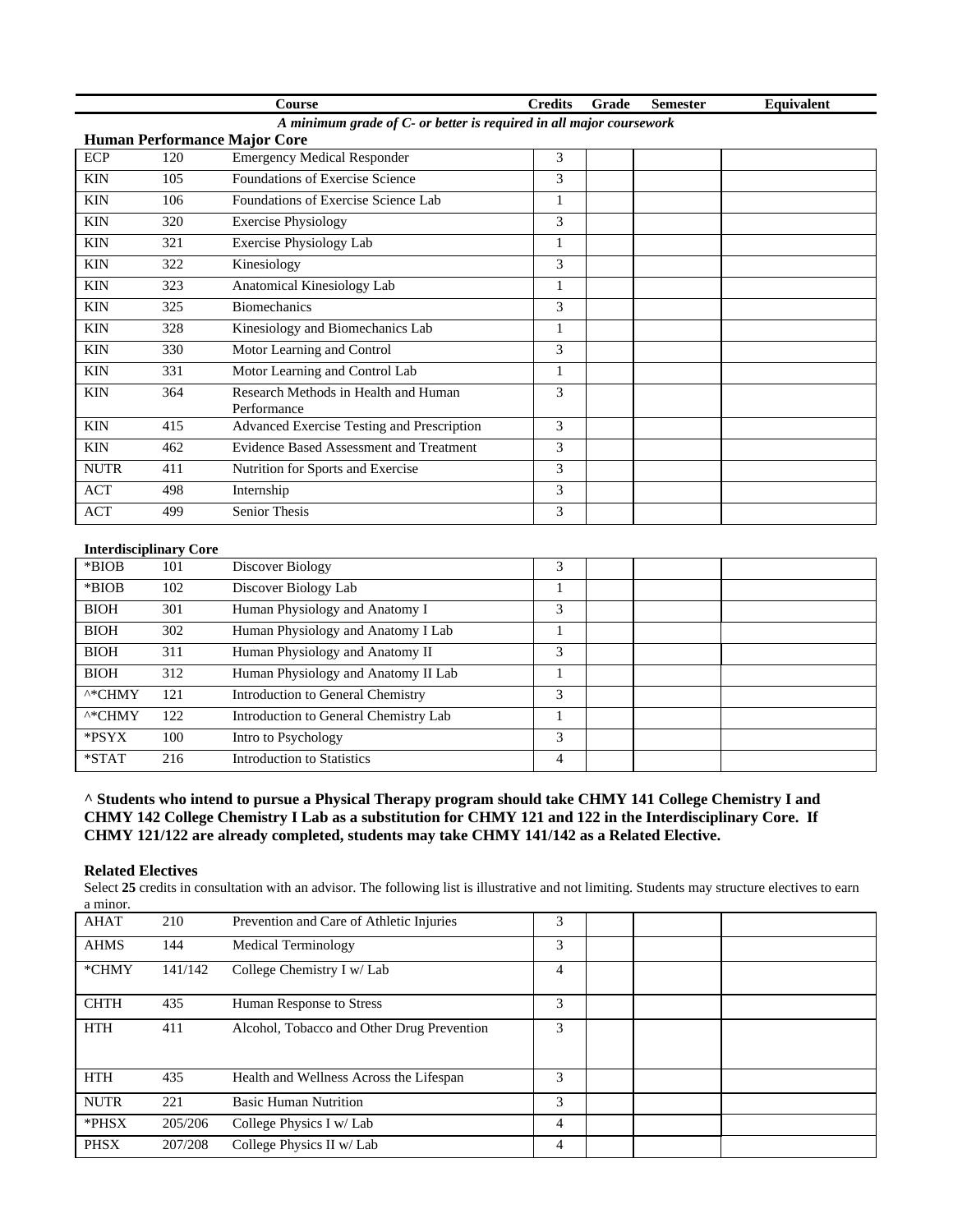| <b>PSYX</b> | 222     | <b>Psychological Statistics</b>       |  |  |
|-------------|---------|---------------------------------------|--|--|
| <b>PSYX</b> | 223/224 | Research Design and Analysis I w/ Lab |  |  |
| <b>PSYX</b> | 320/321 | Research Methods III w/Lab            |  |  |
| <b>PSYX</b> | 350/351 | Physiological Psychology w/ Lab       |  |  |
| <b>PSYX</b> | 360     | Social Psychology                     |  |  |
| <b>PSYC</b> | 520     | Human Neuropsychology                 |  |  |

\*May satisfy General Education requirements.

# **Electives**

# **BACHELOR OF SCIENCE IN HEALTH AND HUMAN PERFORMANCE – HUMAN PERFORMANCE OPTION**

| <b>Categories</b>                     | <b>Credits</b> | <b>Earned</b> | <b>Remaining</b> |
|---------------------------------------|----------------|---------------|------------------|
| <b>General Education Requirements</b> | 31             |               |                  |
| Human Performance Major Core          | 41             |               |                  |
| Interdisciplinary Core                | $9 - 23$       |               |                  |
| <b>Related Electives</b>              | 25             |               |                  |
| Electives                             | V              |               |                  |
| Total                                 | 120            |               |                  |
|                                       |                |               |                  |

A grade of C- or higher is mandatory in all health and human performance courses satisfying the major requirements. *Certain Courses in this program have prerequisites; students should check the course descriptions for required prerequisites.* 

# **It is the student's responsibility to know and meet the requirements for graduation. A minimum of 36 credits must be upper division classes (300 and above).**

Notes: